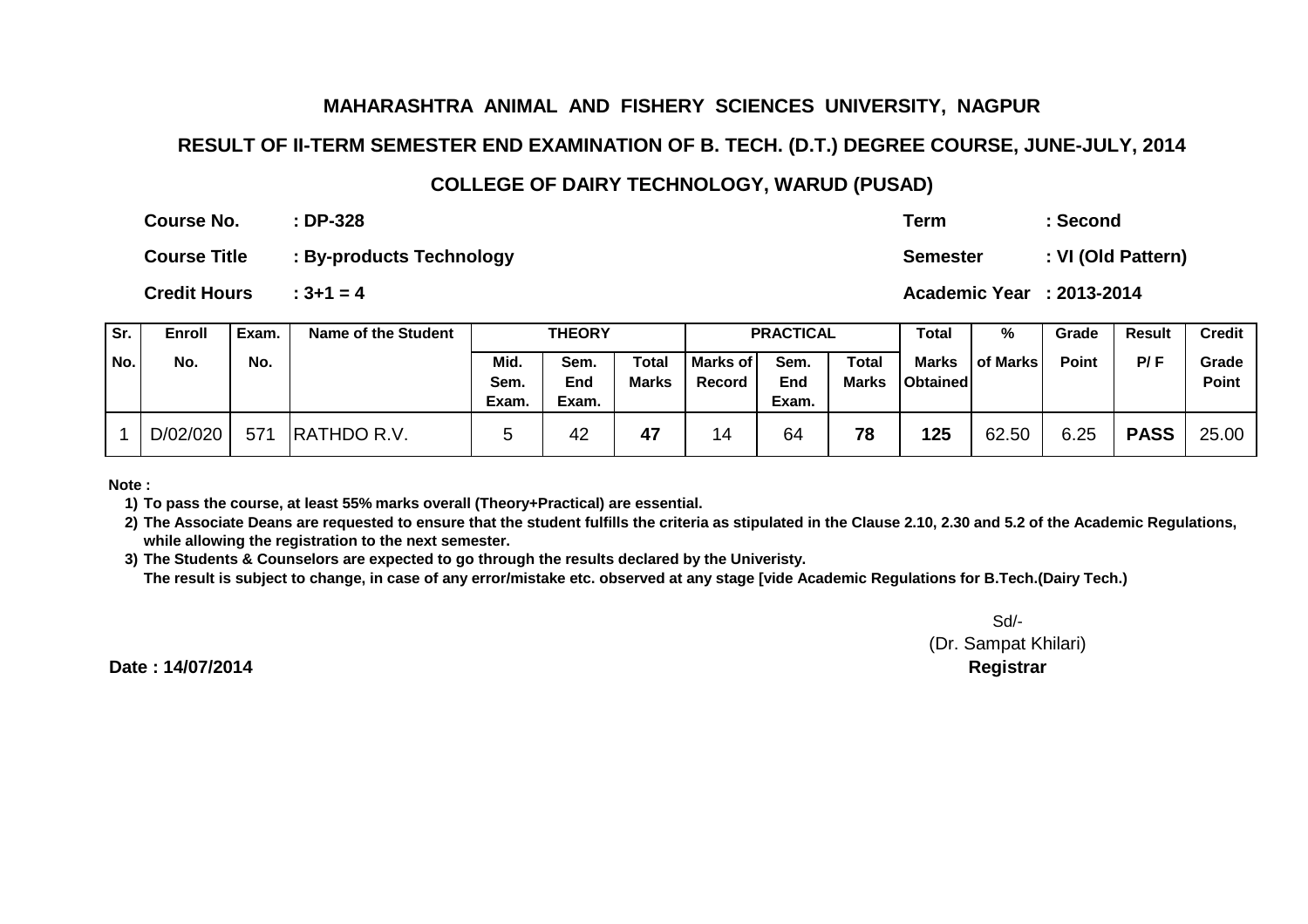## **RESULT OF II-TERM SEMESTER END EXAMINATION OF B. TECH. (D.T.) DEGREE COURSE, JUNE-JULY, 2014**

#### **COLLEGE OF DAIRY TECHNOLOGY, WARUD (PUSAD)**

**: DP-329Course No.**

**Term : Second**

**Semester : VI (Old Pattern)**

**Course Title: Sensory Evaluation of Dairy Products**

**: 2+1 = 3Credit Hours**

**Academic Year : 2013-2014**

| Sr. | Enroll   | Exam. | Name of the Student | <b>THEORY</b>         |                      |                |                             | <b>PRACTICAL</b>     |                       | Total                           | %        | Grade | <b>Result</b> | <b>Credit</b>         |
|-----|----------|-------|---------------------|-----------------------|----------------------|----------------|-----------------------------|----------------------|-----------------------|---------------------------------|----------|-------|---------------|-----------------------|
| No. | No.      | No.   |                     | Mid.<br>Sem.<br>Exam. | Sem.<br>End<br>Exam. | Total<br>Marks | <b>Marks of I</b><br>Record | Sem.<br>End<br>Exam. | <b>Total</b><br>Marks | <b>Marks</b><br><b>Obtained</b> | of Marks | Point | P/F           | Grade<br><b>Point</b> |
|     | D/02/020 | 571   | <b>RATHDO R.V.</b>  | 10                    | 38                   | 48             | 12                          | 64                   | 76                    | 124                             | 62.00    | 6.20  | <b>PASS</b>   | 18.60                 |

**Note :**

**1) To pass the course, at least 55% marks overall (Theory+Practical) are essential.**

**2) The Associate Deans are requested to ensure that the student fulfills the criteria as stipulated in the Clause 2.10, 2.30 and 5.2 of the Academic Regulations, while allowing the registration to the next semester.**

**3) The Students & Counselors are expected to go through the results declared by the Univeristy. The result is subject to change, in case of any error/mistake etc. observed at any stage [vide Academic Regulations for B.Tech.(Dairy Tech.)**

> Sd/- (Dr. Sampat Khilari)**Controller of Examinations Registrar**

**Date : 14/07/2014**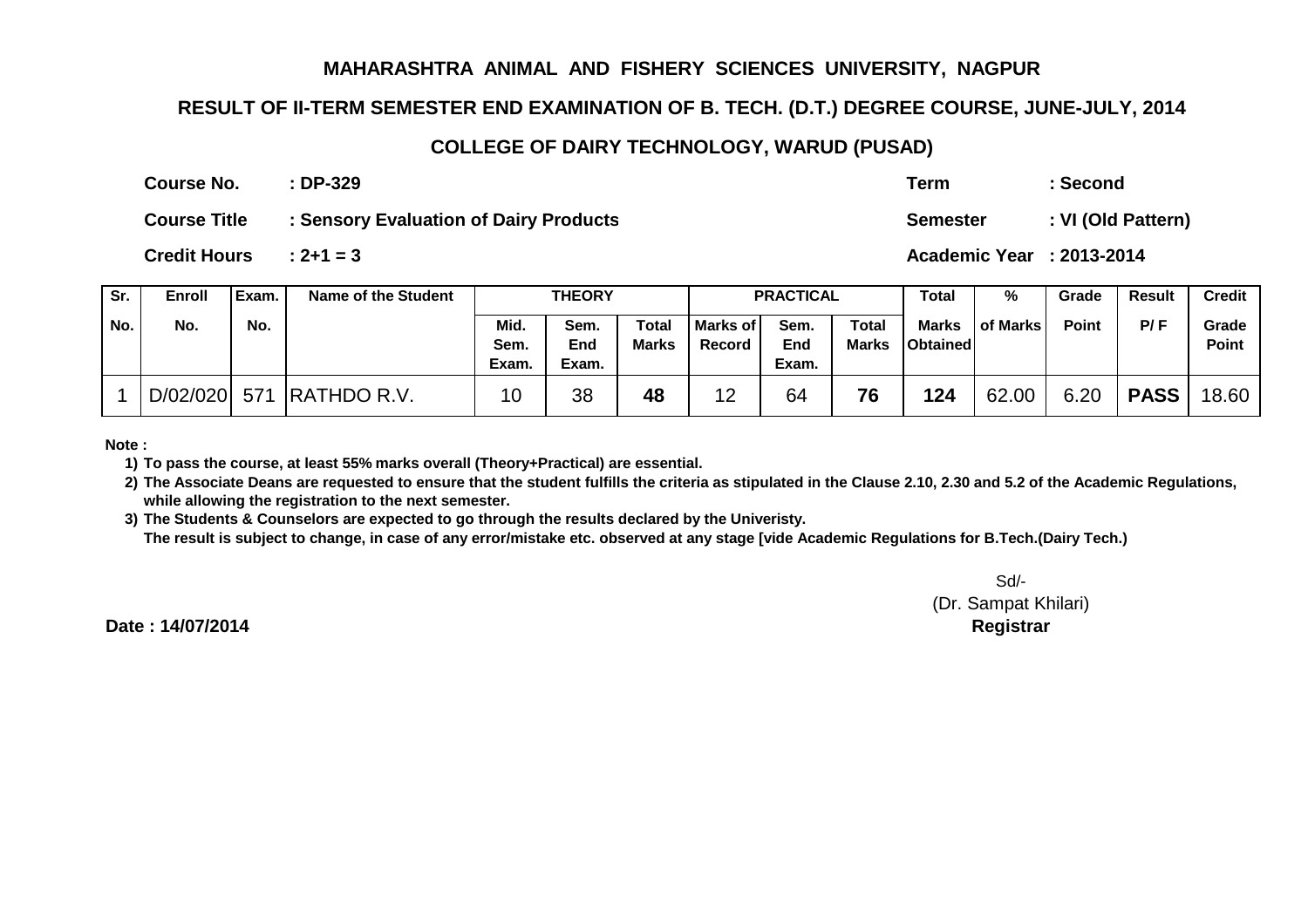## **RESULT OF II-TERM SEMESTER END EXAMINATION OF B. TECH. (D.T.) DEGREE COURSE, JUNE-JULY, 2014**

#### **COLLEGE OF DAIRY TECHNOLOGY, WARUD (PUSAD)**

| : DE-329                                  | Term            | :Second           |
|-------------------------------------------|-----------------|-------------------|
| : Material and Design of Dairy Equipments | <b>Semester</b> | : VI (Old Pattern |

**: 2+1 = 3Credit Hours**

**Course No.**

**Course Title**

**: DE-329**

**Academic Year : 2013-2014**

| Sr.   | Enroll   | Exam. | Name of the Student    | <b>THEORY</b>         |                      |                              |                      | <b>PRACTICAL</b>     |                              | <b>Total</b>                    | %               | Grade        | <b>Result</b> | <b>Credit</b>         |
|-------|----------|-------|------------------------|-----------------------|----------------------|------------------------------|----------------------|----------------------|------------------------------|---------------------------------|-----------------|--------------|---------------|-----------------------|
| ' No. | No.      | No.   |                        | Mid.<br>Sem.<br>Exam. | Sem.<br>End<br>Exam. | <b>Total</b><br><b>Marks</b> | l Marks of<br>Record | Sem.<br>End<br>Exam. | <b>Total</b><br><b>Marks</b> | <b>Marks</b><br><b>Obtained</b> | <b>of Marks</b> | <b>Point</b> | P/F           | Grade<br><b>Point</b> |
| ົາ    | D/04/015 | 572   | <b>IMANWATKAR R.G.</b> | 16                    | 55                   | 71                           | 18                   | 62                   | 80                           | 151                             | 75.50           | 7.55         | <b>PASS</b>   | 22.65                 |

**Note :**

**1) To pass the course, at least 55% marks overall (Theory+Practical) are essential.**

**2) The Associate Deans are requested to ensure that the student fulfills the criteria as stipulated in the Clause 2.10, 2.30 and 5.2 of the Academic Regulations, while allowing the registration to the next semester.**

 **3) The Students & Counselors are expected to go through the results declared by the Univeristy. The result is subject to change, in case of any error/mistake etc. observed at any stage [vide Academic Regulations for B.Tech.(Dairy Tech.)**

> Sd/-(Dr. Sampat Khilari)

**Date : 14/07/2014**

**Controller of Examinations Registrar**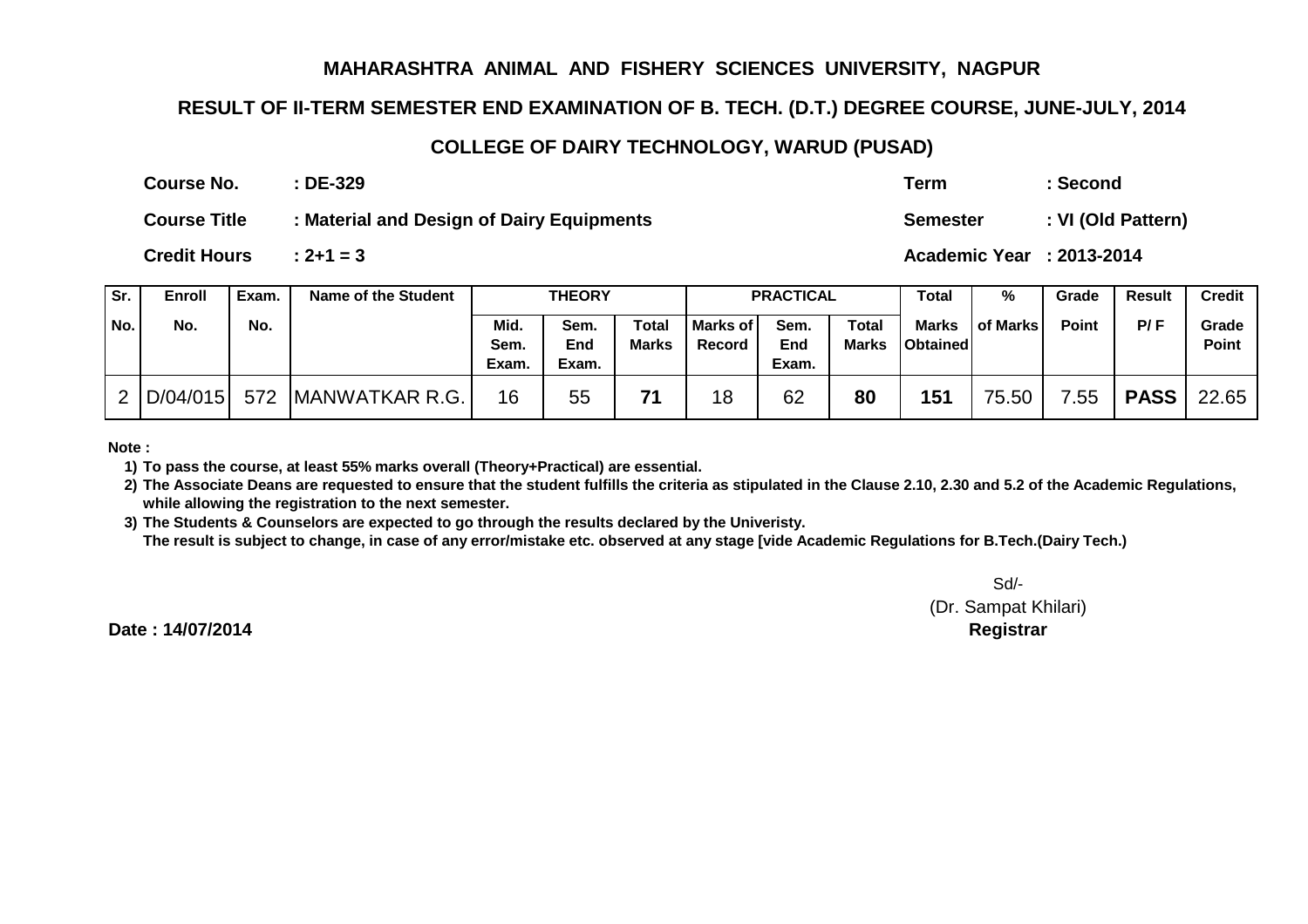## **RESULT OF II-TERM SEMESTER END EXAMINATION OF B. TECH. (D.T.) DEGREE COURSE, JUNE-JULY, 2014**

#### **COLLEGE OF DAIRY TECHNOLOGY, WARUD (PUSAD)**

**: DC-326Course No.**

**Course Title : Quality Assurance**

**: 2+2 = 4Credit Hours**

**Sr. Enroll Exam. Name of the Student Total % Grade Result Credit No. No. No. Mid. Sem. Exam.Sem. End Exam.Total MarksMarks of RecordSem. End Exam.Total MarksMarks Obtained of Marks Point P/ F Grade Point**1 | D/02/020 | 571 | RATHDO R.V. | 8 | 49 **<sup>57</sup>** <sup>13</sup> <sup>56</sup> **<sup>69</sup> <sup>126</sup>** 63.00 6.30 **PASSPASS** 25.20 2 D/04/015 572 MANWATKAR R.G. 1 10 35 **<sup>45</sup>** <sup>16</sup> <sup>54</sup> **<sup>70</sup> <sup>115</sup>** 57.50 5.75 **PASSPASS** 23.00 3 D/01/133 573 KAMBLE A.A. 2 35 **<sup>37</sup>** <sup>9</sup> <sup>38</sup> **<sup>47</sup> <sup>84</sup>** 42.00 4.20 **FAIL** --- **PRACTICALTHEORY**

**Note :**

**1) To pass the course, at least 55% marks overall (Theory+Practical) are essential.**

- **2) The Associate Deans are requested to ensure that the student fulfills the criteria as stipulated in the Clause 2.10, 2.30 and 5.2 of the Academic Regulations, while allowing the registration to the next semester.**
- **3) The Students & Counselors are expected to go through the results declared by the Univeristy. The result is subject to change, in case of any error/mistake etc. observed at any stage [vide Academic Regulations for B.Tech.(Dairy Tech.)**

Sd/-

 (Dr. Sampat Khilari)**Controller of Examinations Registrar**

**Date : 14/07/2014**

**Term : Second**

**Semester : VI (Old Pattern)**

**Academic Year : 2013-2014**